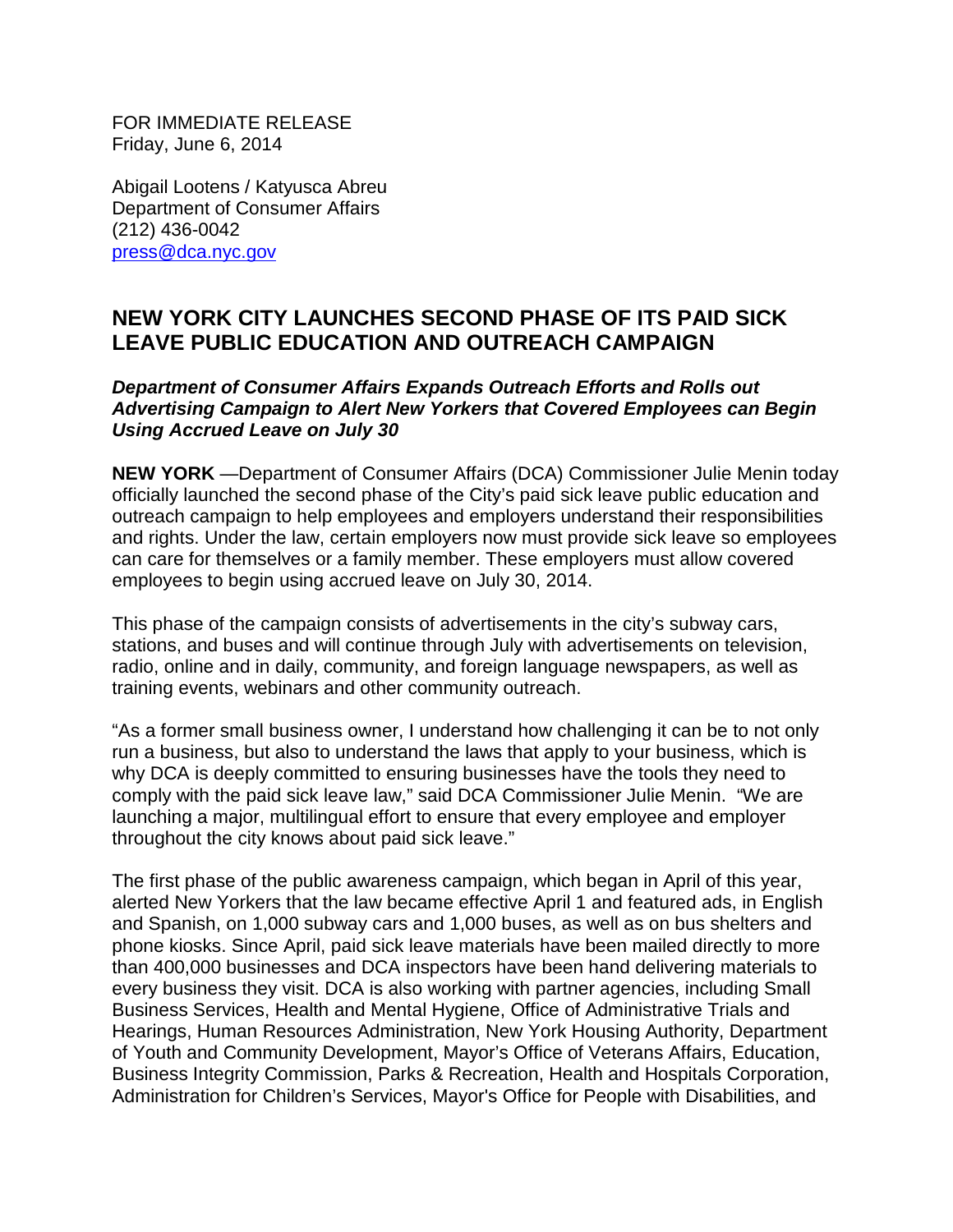community boards to disseminate information. DCA has hosted dozens of events with elected officials, business improvement districts, chambers of commerce, nonprofits, and industry associations, and will be expanding its outreach efforts in the coming months to include additional partners.

Employers and employees can visit nyc.gov/PaidSickLeave or call 311 (212-NEW-YORK outside NYC) for more information, including upcoming events and webinars, the required Notice of Employee Rights, one-page overviews for employers and employees, FAQs, DCA's paid sick leave training presentation in multiple languages, and legal interpretations. Employers must provide the notice to employees in English and, if available on the DCA website, their primary language. The one-page overviews for employers and employees and Notice of Employee Rights are currently available in English, Spanish, Chinese (Traditional), French-Creole (Haitian Creole), Italian, Korean, and Russian. These documents are also being translated to Albanian, Arabic (notice available), Bengali (notice available), Chinese (Simplified), Croatian, French, German, Greek, Hebrew, Hindi, Japanese, Polish, Portuguese, Punjabi, Tagalog, Serbian, Urdu, Yiddish, and Yoruba. New Yorkers can also follow DCA's handle @NYCDCA on Twitter, Facebook, YouTube and Instagram using the hashtag #paidsickleave, and employers can ask questions online on DCA's Live Chat for Business platform Monday – Friday from 9:30 a.m. to 5:00 p.m.

## **Key Facts about NYC's Paid Sick Leave Law:**

NYC's New Paid Sick Leave Law is now in effect.

## **If you work in NYC for more than 80 hours a year, you can:**

- Earn up to 40 hours of sick leave each year to care for yourself or a family member.
- Start using earning leave on July 30, 2014.

#### **If you are an employer, including a not-for-profit or small business, you must provide:**

- **Paid** sick leave if you have 5 or more employees who work in NYC or **unpaid** sick leave if you have fewer than 5 employees.
- 2 days of **paid** sick leave to domestic workers who have worked for you for more than 1 year. This leave is in addition to the 3 days of paid rest to which domestic workers are entitled under New York State Labor Law.

Contact **311** or visit nyc.gov/PaidSickLeave for more information or to file a complaint about an employer.

DCA enforces the paid sick leave law, the Consumer Protection Law and other related business laws throughout New York City. Empowering consumers and businesses to ensure a fair and vibrant marketplace, DCA licenses almost 80,000 businesses in 55 different industries. Through targeted outreach, partnerships with community and trade